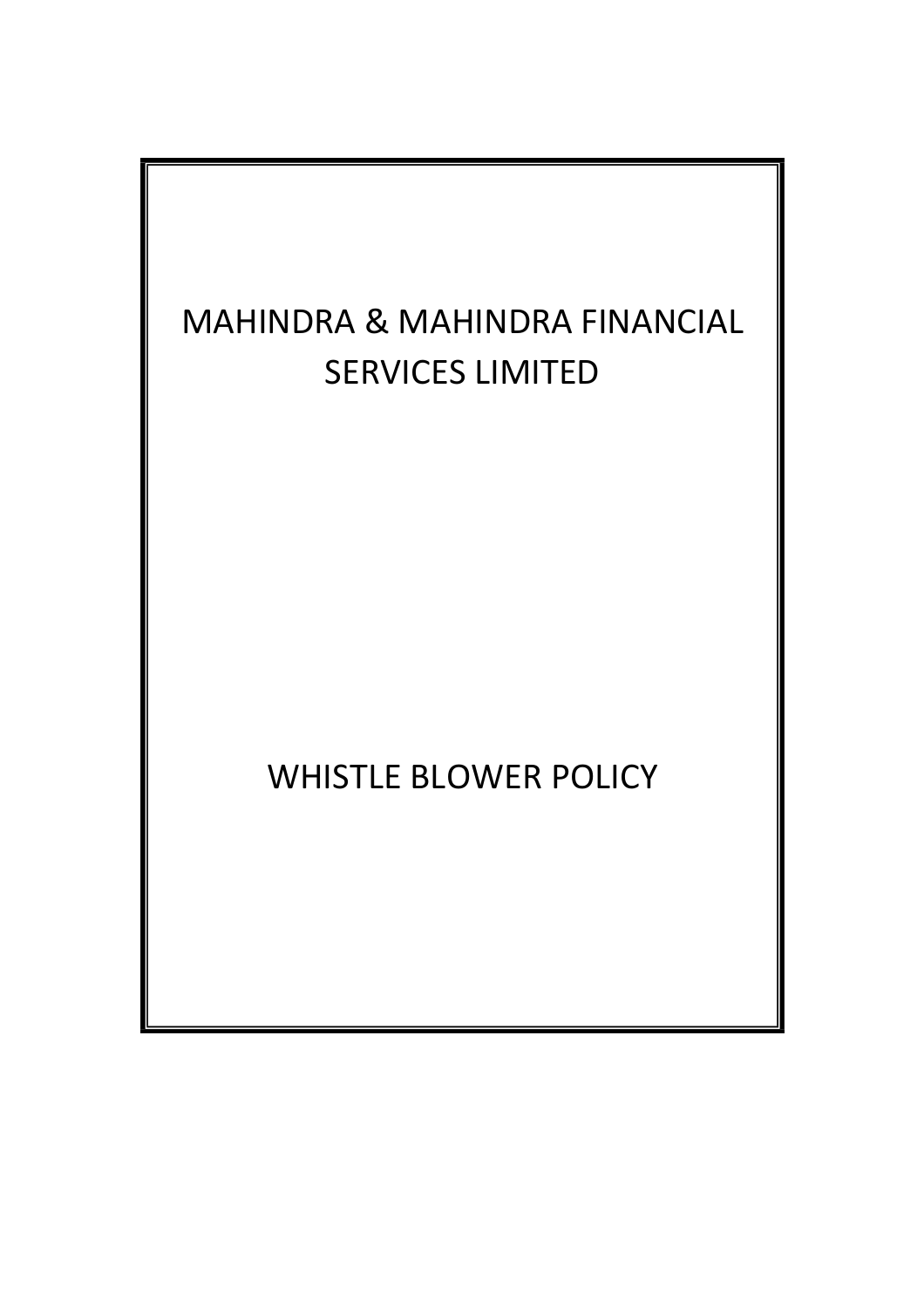# **Whistle Blower Policy**

| <b>Name of Document</b>           | <b>Whistle Blower Policy</b>                   |
|-----------------------------------|------------------------------------------------|
| <b>Version</b>                    | 04                                             |
| <b>State whether</b>              | Policy                                         |
| Policy/Code/Manual/Guideline      |                                                |
| Group Level/Sector Level (Specify | Mahindra & Mahindra Financial Services         |
| which sector)                     | Limited                                        |
| <b>Issuing Authority</b>          | Mr. Ramesh Iyer, Vice-Chairman &               |
|                                   | <b>Managing Director</b>                       |
| Owner of the document             | Mr. V. Ravi, Executive Director and Chief      |
|                                   | <b>Financial Officer</b>                       |
| <b>Effective date of document</b> | 23rd April, 2012                               |
| <b>Release Date</b>               | 23rd April, 2012                               |
| Date of last review               | 7th March, 2019                                |
| Next review date                  | <b>March 2021</b>                              |
| <b>Version History</b>            | Version 1: Initial version dated 23rd April,   |
|                                   | 2012.                                          |
|                                   |                                                |
|                                   | Version 2: Incorporated changes pertaining to  |
|                                   | <b>Insider Trading Regulations.</b>            |
|                                   | Effective from 23rd April, 2014.               |
|                                   | Version 3 : Incorporated applicable provisions |
|                                   | of New Listing Regulations in the Policy.      |
|                                   | Effective from 21 <sup>st</sup> January, 2016. |
|                                   |                                                |
|                                   | Version 4: Incorporated changes pertaining to  |
|                                   | <b>Insider Trading Regulations.</b>            |
|                                   | Effective from 1st April, 2019.                |
|                                   |                                                |

# **Background:**

The Vigil Mechanism as envisaged in the Companies Act, 2013 and the Rules prescribed is implemented through the Whistle Blower Policy to provide for adequate safeguards against victimization of persons who use such mechanism and make provision for direct access to the Chairman of the Audit Committee.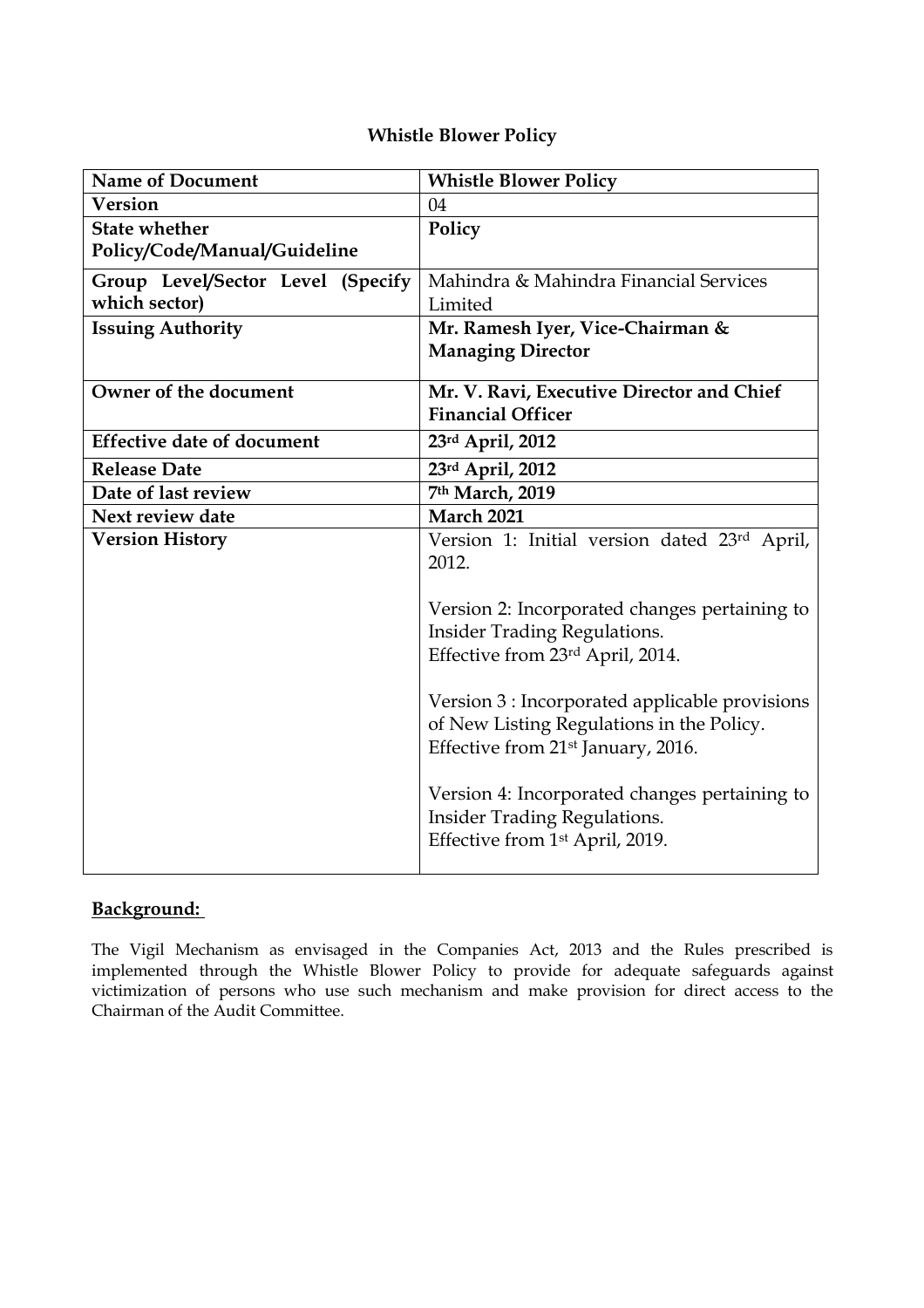## **TABLE OF CONTENTS**

| <b>TOPIC</b> | <b>PAGE</b> |
|--------------|-------------|
|              | 4           |
|              | 5           |
|              | 5           |
|              | 6           |
|              | 7           |
|              | 8           |
|              | 9           |
|              | 9           |
|              | 10          |
|              | 10          |
|              | 11          |
|              | 11          |
|              | 11          |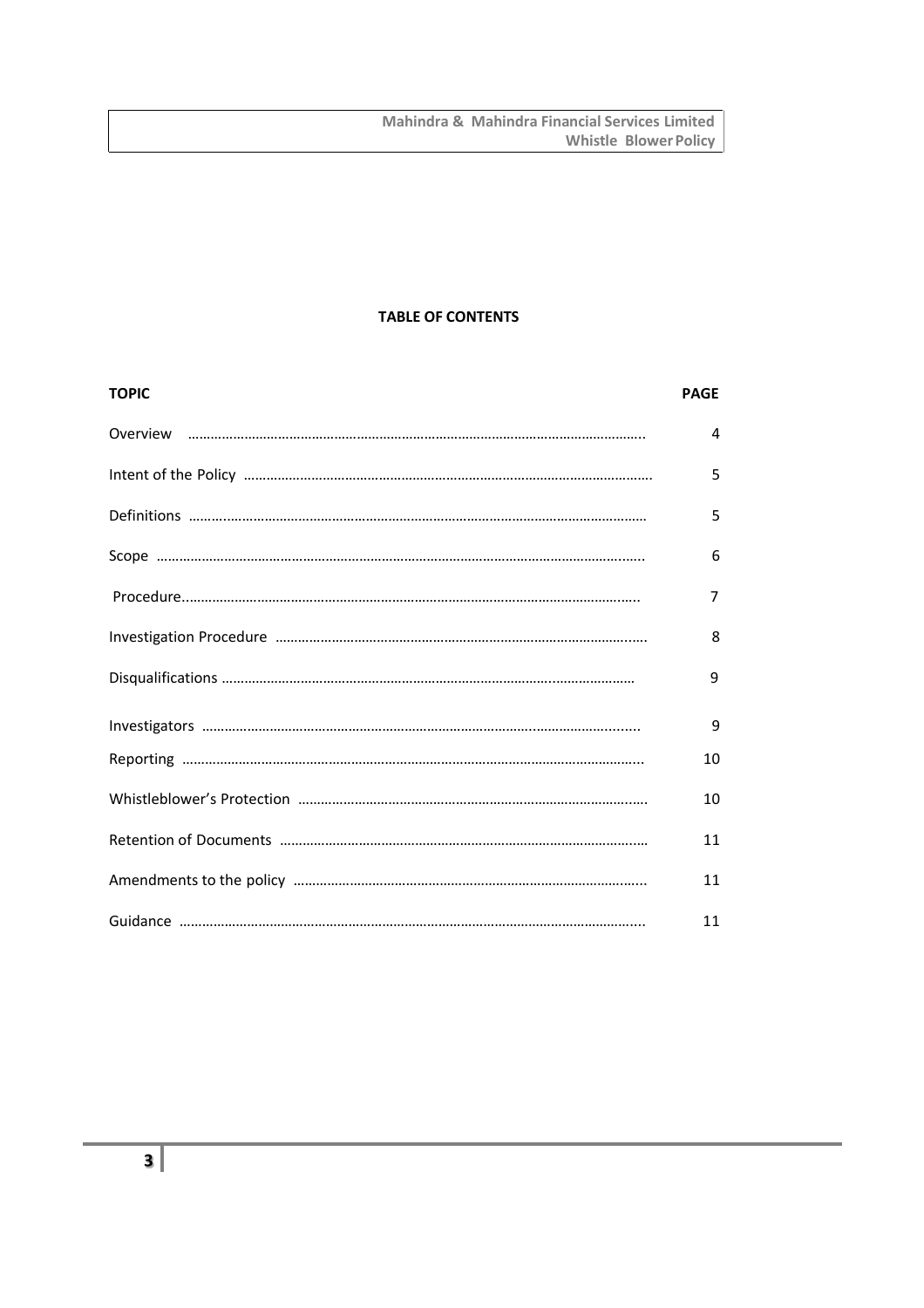The Whistle Blower Policy shall come into effect from 23<sup>rd</sup> April, 2012.

The Whistle Blower Policy has been amended in April, 2014, January, 2016 and March, 2019 to align it with the provisions of the Companies Act, 2013, the Companies Rules 2014 and the Securities and Exchange Board of India (Listing Obligations and Disclosure Requirements) Regulations, 2015.

## <span id="page-3-0"></span>**OVERVIEW**

Mahindra & Mahindra Financial Services Limited (MMFSL/the Company) is committed to the highest standards of ethics and integrity. The Board of Directors (Board) and the Senior Management of the Company are committed to maintenance of higher standards of honesty and integrity, and to promoting and maintaining a corporate culture that adheres to these values. In pursuance of this philosophy, MMFSL has put in place a Whistle Blower Policy to define a mechanism that will address any complaints related to fraudulent transactions or reporting, intentional non-compliance with the Company's policies and procedures and any other questionable accounting/ operational process followed.

**Vigil Mechanism**: The Vigil Mechanism as envisaged in the Companies Act 2013 and the Rules prescribed is implemented through the Whistle Blower Policy to provide for adequate safeguards against victimization of persons who use such mechanism and make provision for direct access to the Chairperson of the Audit Committee.

Further, Regulation 22 (1) of the Securities and Exchange Board of India (Listing Obligations and Disclosure Requirements) Regulations, 2015 \*"Listing Regulations"+ inter alia, provides for a mandatory requirement for all listed companies to establish a Vigil Mechanism called the 'Whistleblower Policy' for directors and employees to report genuine concerns. Pursuant to sub-regulation (2) of Regulation 22, the Vigil Mechanism shall provide for adequate safeguards against victimization of director(s) or employee(s) or any other person who avail the mechanism and also provide for direct access to the chairperson of the audit committee in appropriate or exceptional cases.

Further, pursuant to Regulation 4 (2) (d) of the Listing Regulations the listed entity shall devise an effective whistle blower mechanism enabling stakeholders, including individual employees and their representative bodies, to freely communicate their concerns about illegal or unethical practices.

Accordingly, this Whistle Blower Policy ("the Policy" or "this Policy") has been formulated with a view to provide a mechanism for Directors, Employees and all stakeholders of the Company to approach the Chairman of the Audit Committee of the Company or Chairman of the Company or the Corporate Governance Cell.

This Policy is in addition to the Codes, Policies and the structure inter-alia consisting of Corporate Governance Coordinator(s) and the Corporate Governance Officer(s) functioning thereunder. The existing policies will continue to remain effective.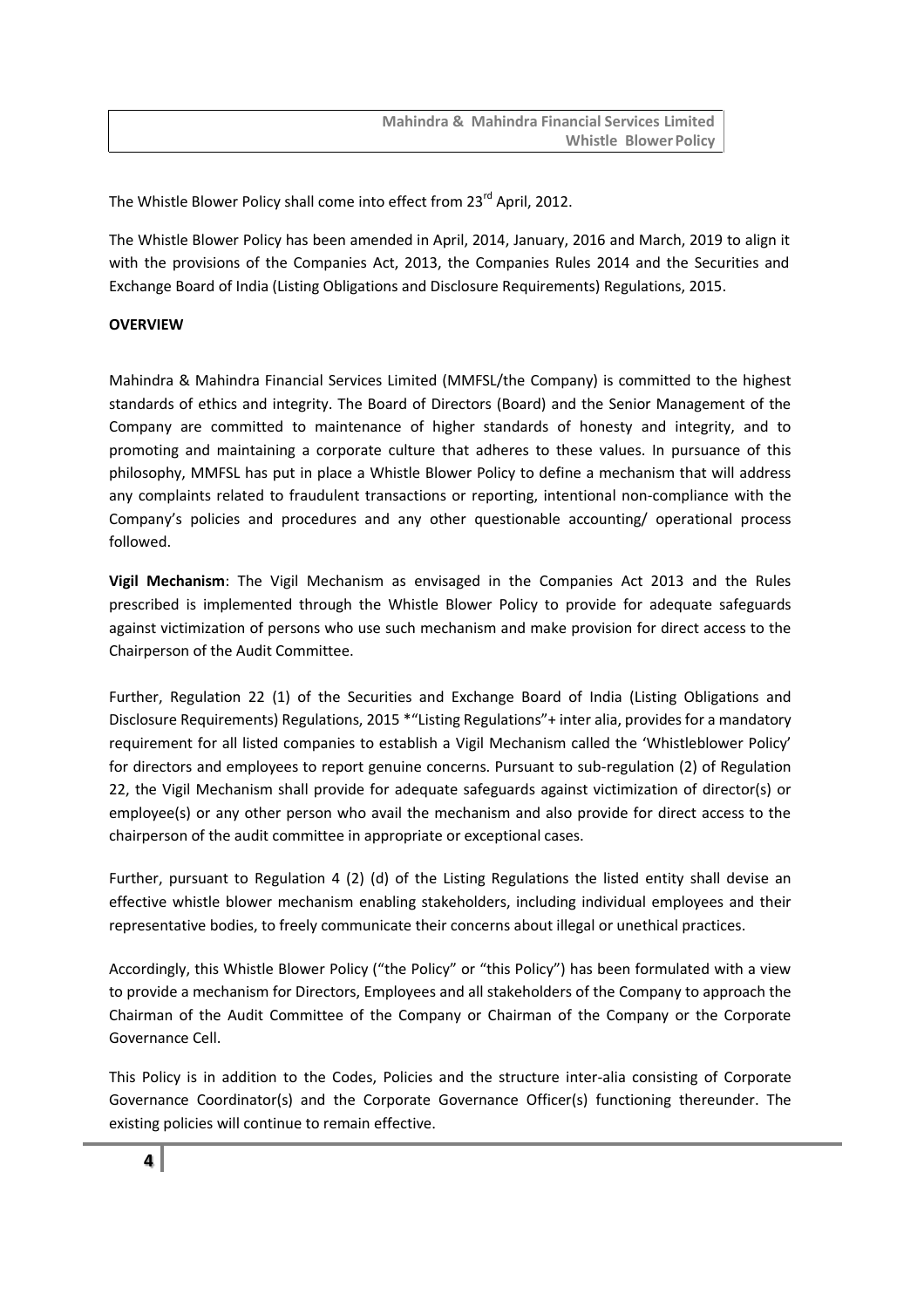#### **INTENT OF THE POLICY**

The intent of this policy is to help detect and address unacceptable conduct relating to auditing, accounting and operational activities, and make employees/stakeholders aware that such conduct can be reported in good faith and without fear of retaliation using the reporting channels of MMFSL.

# <span id="page-4-0"></span>**DEFINITIONS**

The definitions of the key terms used in this Policy are given below. [*Terms not defined hereinbelow shall have the meaning assigned to them under the Codes/Policies.*]

| а. | "Audit Committee" means the Audit Committee constituted by the Board of Directors of       |
|----|--------------------------------------------------------------------------------------------|
|    | the Company in accordance with section 177 of the Companies Act, 2013 and the Securities   |
|    | and Exchange Board of India (Listing Obligations and Disclosure Requirements) Regulations, |
|    | 2015                                                                                       |
|    |                                                                                            |
| b. | "Codes" mean two separate Codes of Conduct viz. one for Directors and other for Senior     |
|    | Management and Employees.                                                                  |
|    |                                                                                            |
| c. | "Corporate Governance Cell" means a Cell set up for the implementation and compliance      |
|    | of Corporate Governance Policies. The Corporate Governance Cell is also responsible to     |
|    | review the efficacy of these Corporate Governance Policies and suggest amendments to make  |
|    | them responsive to the changing times.                                                     |
|    |                                                                                            |
| d. | "Corporate Governance Policies" or "Policies" means Policies inter alia including Disaster |
|    | Management, Environment & Pollution, Human Resources, Insider Trading, Quality, Investor   |
|    | Relations, etc., framed by the Company from time to time.                                  |
|    |                                                                                            |
| e. | "Director" means a Director appointed to the Board of the Company.                         |
|    |                                                                                            |
|    |                                                                                            |
| f. | "Employee" means every Employee of the Company (whether working in India or abroad),       |
|    | including the Directors in the whole time employment of the Company.                       |
|    |                                                                                            |
| g. | "Investigators" mean those persons authorised, appointed, consulted or approached by the   |
|    | Chairman of the Audit Committee / Chairman of the Company / Corporate Governance Cell,     |
|    | including the Auditors of the Company and the Police.                                      |
|    |                                                                                            |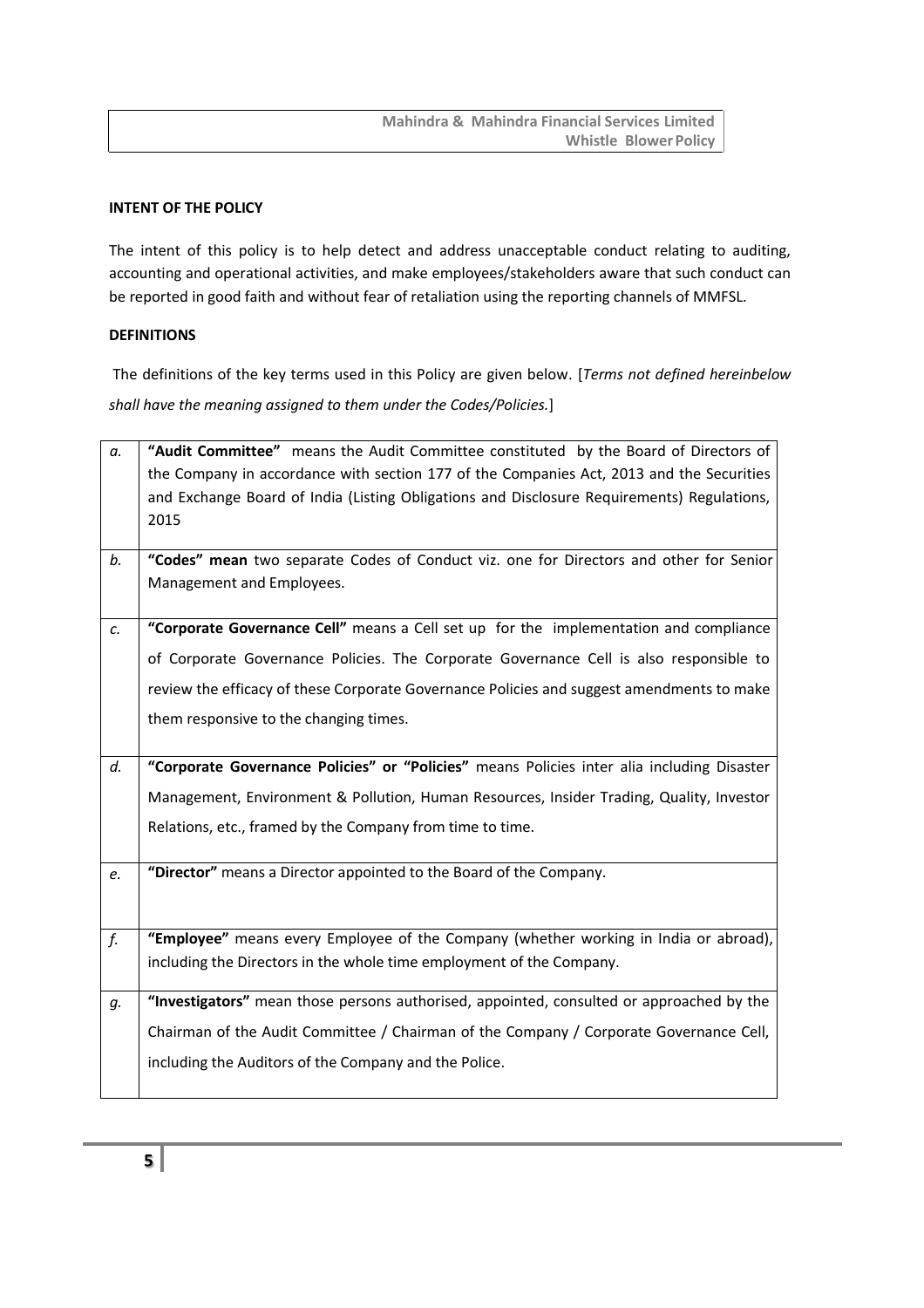**Mahindra & Mahindra Financial Services Limited Whistle Blower Policy** 

<span id="page-5-0"></span>

| h <sub>1</sub> | "Protected Disclosure" means any communication made in good faith that discloses or          |
|----------------|----------------------------------------------------------------------------------------------|
|                | demonstrates information that may evidence illegal or unethical behaviour, actual or         |
|                | suspected fraud or violation of the Company's Codes or Policies or any improper activity.    |
| i.             | "Subject" means a person against or in relation to whom a Protected Disclosure has been      |
|                | made or evidence gathered during the course of an investigation.                             |
| j.             | "Whistle Blower" means a Director/Employee, customer, vendor, supplier, dealer or any        |
|                | stakeholder making a Protected Disclosure under this Policy.                                 |
| k.             | "Unpublished Price Sensitive Information" is as defined under Regulation $2(1)(n)$ of SEBI   |
|                | (Prohibition of Insider Trading) Regulations, 2015 and Mahindra & Mahindra FinancialServices |
|                | Limited Insider Trading Code.                                                                |

#### <span id="page-5-1"></span>**SCOPE**

The policy applies to all Directors, Employees, customers, dealers, vendors, suppliers or any stakeholders associated with the Company. All Employees of the Company are eligible to report any instance of leak of Unpublished Price Sensitive Information. The Protected Disclosures include but are not limited to the following actions:

- a) Misappropriation and criminal breach of trust
- b) Fraudulent encashment through forged instruments, manipulation of books of accounts or through fictitious accounts and conversion of property
- c) Asset Misappropriation, involving:
	- i) Theft of cash on hand
	- ii) Fraudulent disbursements
	- iii) Ghost employees
	- iv) Cheque tampering
	- v) Overstated or fictitious expenses
	- vi) Teeming and lading
- d) Bribery and kickbacks
- e) Negligence and cash shortages
- f) Non-compliance with laws and regulations
- g) Misuse of company information
- h) Anti Trust or Insider Trading violations
- i) Information relating to any of the above deliberately concealed or attempts being made to conceal the same
- j) Any other type of fraud not coming under the specific heads as above

Career related or other personal grievances are not a part of the scope of this policy.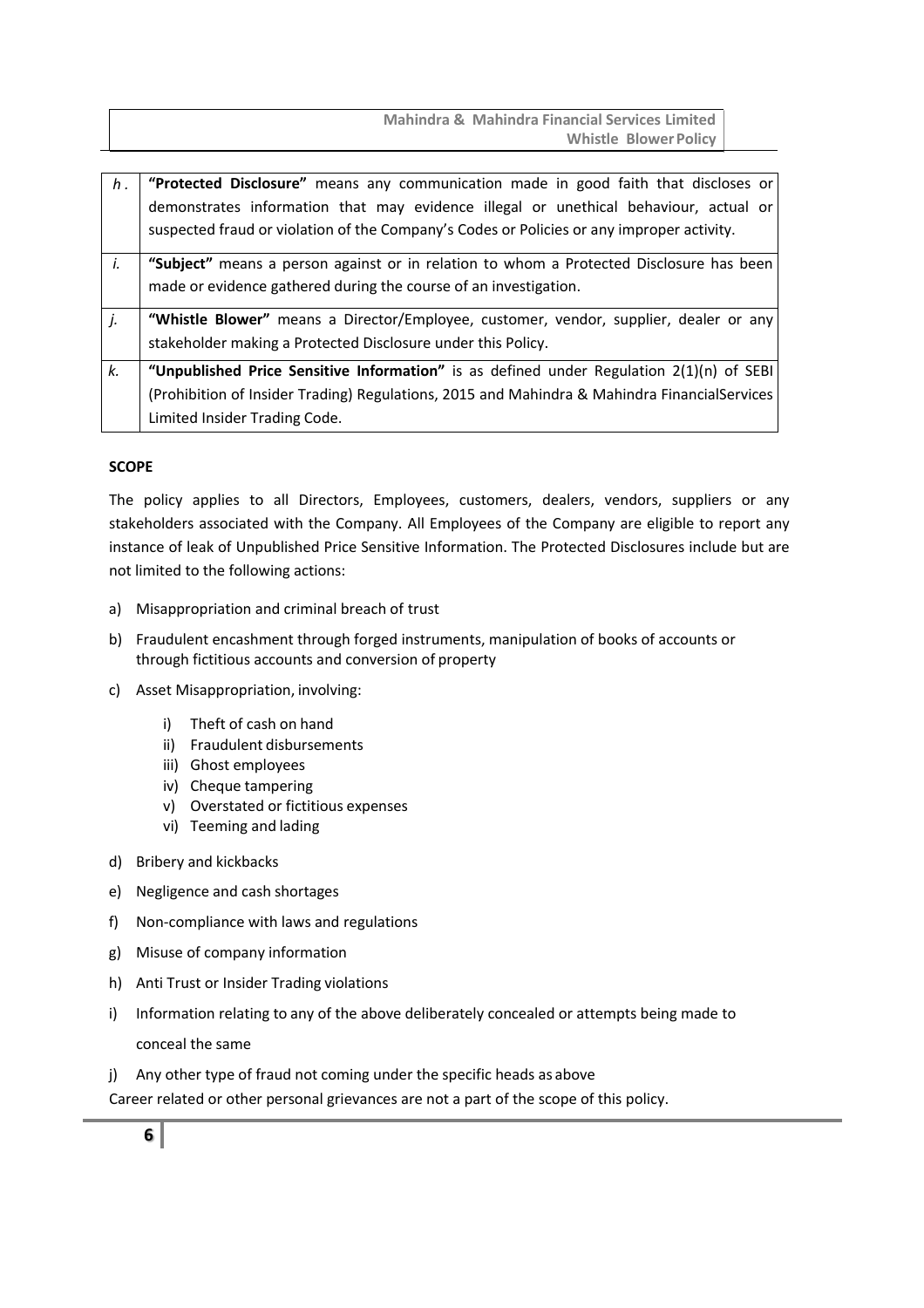**Mahindra & Mahindra Financial Services Limited Whistle Blower Policy** 

#### <span id="page-6-0"></span>**PROCEDURE**

- *a.* All Protected Disclosures should be addressed to the Chairman of the Audit Committee of the Company or Chairman of the Company or the Corporate Governance Cell for investigation.
- *b.* All Protected Disclosures should be addressed to the Chairperson of the Audit Committee of the Company or Chairman of the Company or Convenor of the Corporate Governance Cell for investigation.

The contact details are as under:

(i) Chairperson of the Audit Committee or Chairman of the Company or Convenor of the Corporate Governance Cell :

Mahindra & Mahindra Financial Services Limited Mahindra Towers, 4th Floor, P. K. Kurne Chowk, Worli, Mumbai 400 018.

- (ii) E-mail: [MMFSL\\_WHISTLEBLOWER@mahindra.com](mailto:MMFSL_WHISTLEBLOWER@mahindra.com)
- *c.* If a protected disclosure is received by any Executive(s) of the Company other than Chairman of Audit Committee or Chairman of the Company or the Corporate Governance Cell, the same should be forwarded to the Chairman of the Audit Committee or Chairman of the Company or the Corporate Governance Cell for further appropriate action.

Appropriate care must be taken to keep the identity of the Whistle Blower(s) confidential.

- *d.* Protected Disclosures should be reported in writing so as to ensure a clear understanding of the issues raised, be typed in English, Hindi or in the Regional Language of the place of employment of the Whistle Blower(s).
- *e.* The Protected Disclosure should be forwarded under a covering letter which shall bear the identity of the Whistle Blower(s). The Chairman of the Audit Committee/ Chairman of the Company / the Corporate Governance Cell, as the case may be, shall detach the covering letter and forward only the Protected Disclosure to the Investigators forinvestigation.
- *f.* In case, any member of the Vigil Committee or Corporate Governance Council has a perceived conflict of interest in the Protected Disclosure, the incident report will be shared with the Chairperson of the Audit Committee directly.
- *g.* Protected Disclosures should be factual and not speculative or in the nature of a conclusion, and should contain as much specific information as possible to allow for proper assessment of the nature and extent of the concern.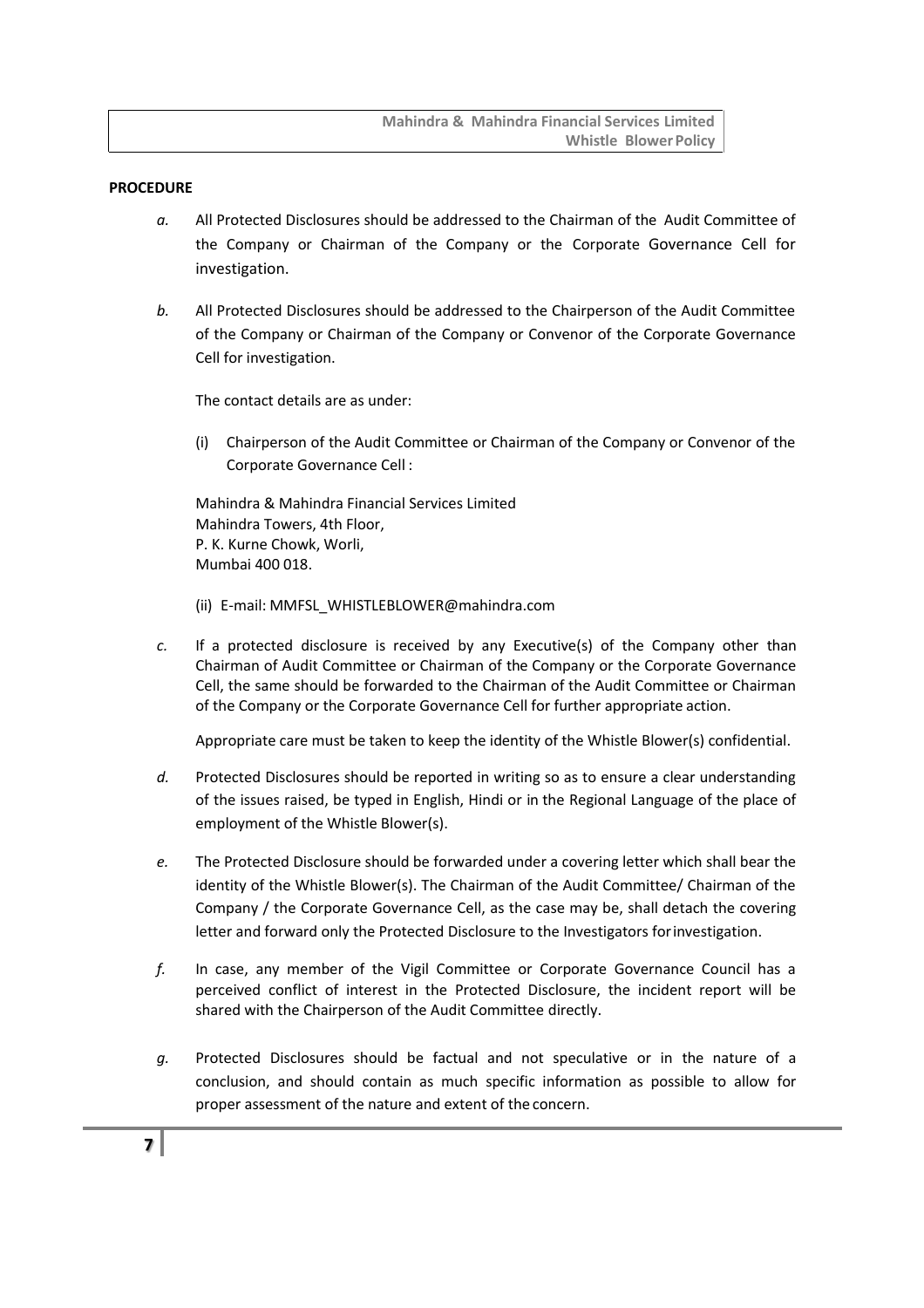In using any of the above mentioned channels of communication, one should furnish the following details:

- Nature of the alleged dishonest practice or improper behavior
- When did it occur
- Location of the occurrence
- The way in which the wrong doing was committed
- The person(s) allegedly involved in the wrong doing
- Amount of financial loss on account of alleged wrong doing
- Any documentation available to support the allegation (in case of email scanned copies of supporting to be sent and in case of a telephone call, supporting documents to be posted)
- Other witnesses (if any) to the alleged wrong doing

#### **Anonymous Allegations**

The policy encourages the employees to put their names to allegations because appropriate follow up questions and investigation will not be possible unless the source of information is found. Concerns expressed anonymously will be investigated but consideration will be given to the seriousness of the issue raised and credibility of the concern.

For disclosures made anonymously, due care should be taken to disclose all the information listed on page number 5 of this document.

All disclosures received will be summarized and submitted to Chairman of the Audit Committee/ Chairman of the Company/ Corporate Governance Cell, for further action on a monthly basis or earlier, depending on the severity.

#### <span id="page-7-0"></span>**INVESTIGATION PROCEDURE**

The Whistle Blower's role is that of a reporting party with reliable information. They are not required or expected to act as investigators or finders of facts nor would they determine the appropriate corrective or remedial action that may be warranted in a given case.

Whistle Blowers should not act on their own in conducting any investigative activities, nor do they have a right to participate in any investigative activities other than as requested by the Chairman of the Audit Committee or Chairman of the Company or Corporate Governance Cell or the Investigators.

Protected Disclosure will be appropriately dealt with by the Chairman of the Audit Committee or the Chairman of the Company or Corporate Governance Cell, as the case may be.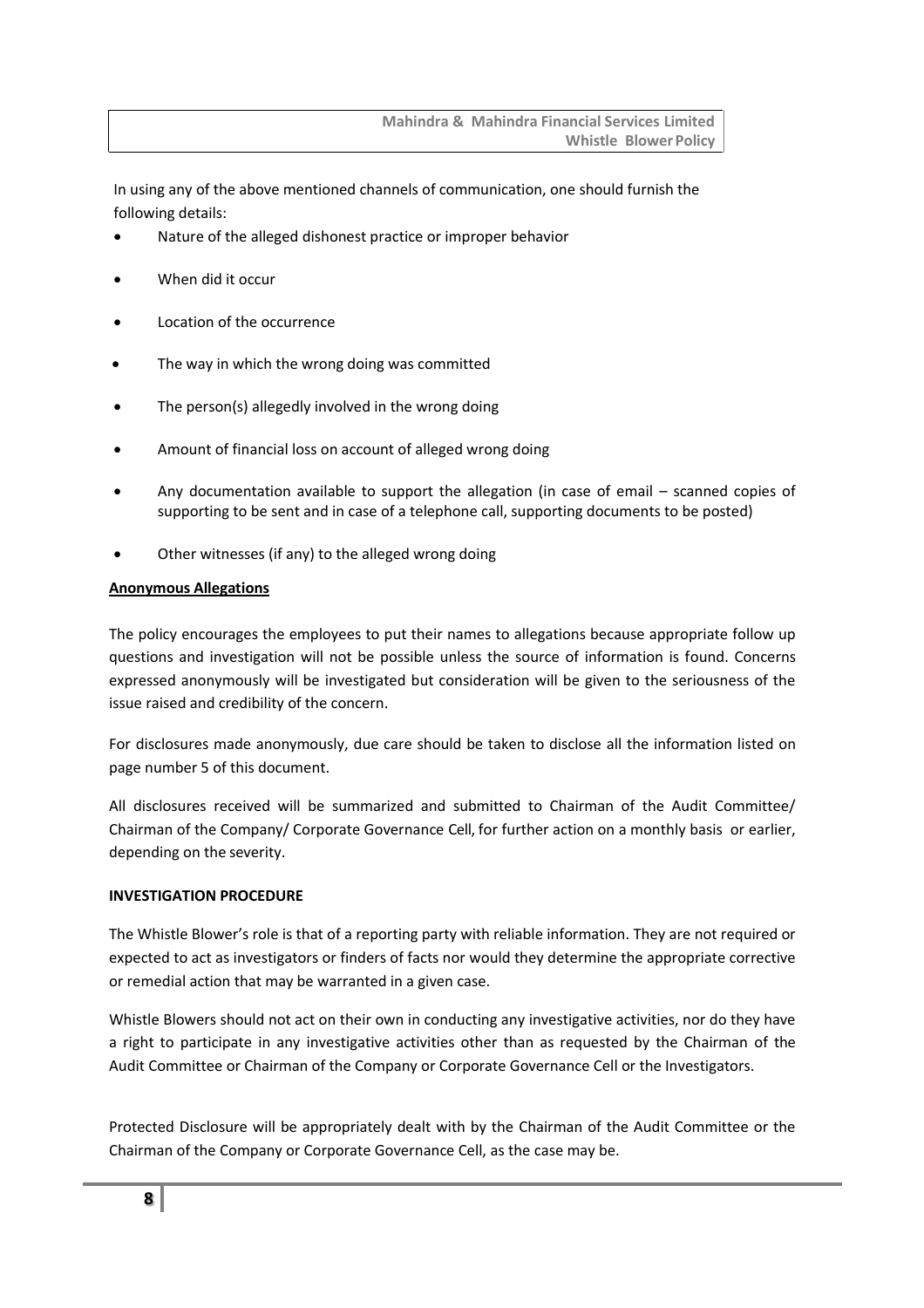The summary of disclosures will be reviewed by the Chairman of the Audit Committee of the Company / Chairman of the Company / Corporate Governance Cell. Anonymous disclosures will be investigated at the discretion of the Chairman of the Audit Committee of the Company / Chairman of the Company / Corporate Governance Cell based on the nature of the disclosure. Where any of the members of the Committee have a conflict of interest in a given case, such members should excuse themselves from the discussion and the remaining members shall deal with the subject matter.

An internal or external investigator will be deployed depending on the severity of the disclosure, and the investigation will be carried out as quickly and thoroughly as possible.

Where an improper practice is proved, this would cover suggested disciplinary action, including dismissal, if applicable, as well as preventive measures for the future. All discussions would be minuted and the final report prepared.

The identity of a Subject and the Whistle Blower would be kept confidential to the extent possible given the legitimate needs of law and the investigation.

Subjects would normally be informed of the allegations at the outset of a formal investigation and have opportunities for providing their inputs during the investigation.

The investigation shall be completed normally within 45 days of the receipt of the Protected Disclosure.

Recommendations arising from the conclusions of the investigation will be actioned upon at the earliest.

#### <span id="page-8-0"></span>**DISQUALIFICATIONS**

- *a.* While it would be ensured that genuine Whistle Blower(s) are accorded complete protection from any kind of unfair treatment as herein set out, any abuse of this protection would warrant disciplinary action.
- *b.* Protection under this Policy would not mean protection from disciplinary action arising out of false or bogus allegations made by a Whistle Blower(s) knowing it to be false or bogus or with a *mala fide* intention.
- *c.* Whistle Blower(s), who make any Protected Disclosures, which have been subsequently found to be *mala fide* or *malicious* or Whistle Blower(s) who make 3 or more Protected Disclosures, which have been subsequently found to be frivolous, baseless or reported otherwise than in good faith, would be disqualified from reporting further Protected Disclosures under this Policy and may be subject to disciplinary action.

#### <span id="page-8-1"></span>**INVESTIGATORS**

*a.* Investigators are required to conduct a process towards fact-finding and analysis. Investigators shall derive their authority and access rights from the Chairman of the Audit Committee / Chairman of the Company / Corporate Governance Cell when acting within the course and scope of their investigation.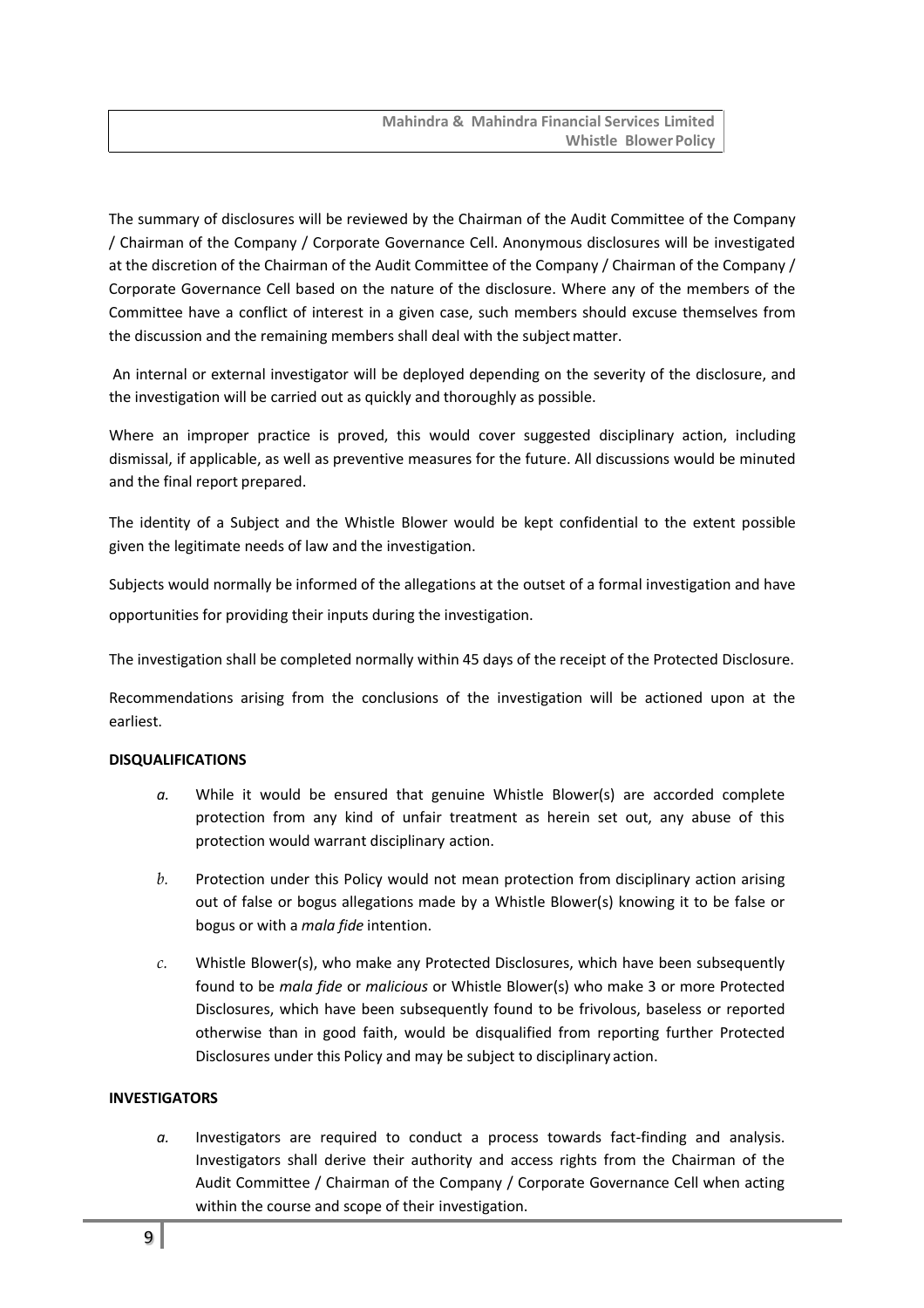- *b.* Technical and other resources may be drawn upon as necessary to augment the investigation. All Investigators shall be independent and unbiased both in fact and as perceived. Investigators have a duty of fairness, objectivity, thoroughness, ethical behavior and observance of legal and professional standards.
- *c.* Investigations would be launched only after a preliminary review by the Chairman of the Audit Committee or the Chairman of the Company or the Corporate Governance Cell, as the case may be, which establishes that:
	- i. the alleged act constitutes an improper or unethical activity or conduct; and
	- ii. the allegation is supported by information specific enough to be investigated or in cases where the allegation is not supported by specific information, it is felt that the concerned matter is worthy of Management review.

#### <span id="page-9-0"></span>**REPORTING**

A summary of the disclosures and outcome of the investigations shall be placed by the Corporate Governance Cell before the Audit Committee on a regular basis.

#### <span id="page-9-1"></span>**WHISTLE BLOWER'S PROTECTION**

If a Whistle Blower raises a concern under this Policy, s/he will not be at risk of suffering any form of reprisal or retaliation. Retaliation includes discrimination, reprisal, harassment or vengeance in any manner.

An employee of MMFSL will not be at the risk of losing her/ his job or suffer loss in any other manner like transfer, demotion, refusal of promotion, or the like including any direct or indirect use of authority to obstruct the Whistle Blower's right to continue to perform his duties/functions including making further Protected Disclosure, as a result of reporting under this Policy. The protection is available provided that:

- (a) The communication/ disclosure is made in good faith;
- (b) S/he reasonably believes that information, and any allegations contained in it, are substantially true; and
- (c) S/he is not acting for personal gain.

No action will be taken against anyone who makes an allegation in good faith, reasonably believing it to be true, even if the allegation is not subsequently confirmed by the investigation.

Help will be provided to an informant in order to minimize any difficulties, which s/he may experience. This may include advice on giving evidence if needed. Meetings may, if necessary be arranged off-site with her/ him, and with s/he being represented, if s/he so wishes.